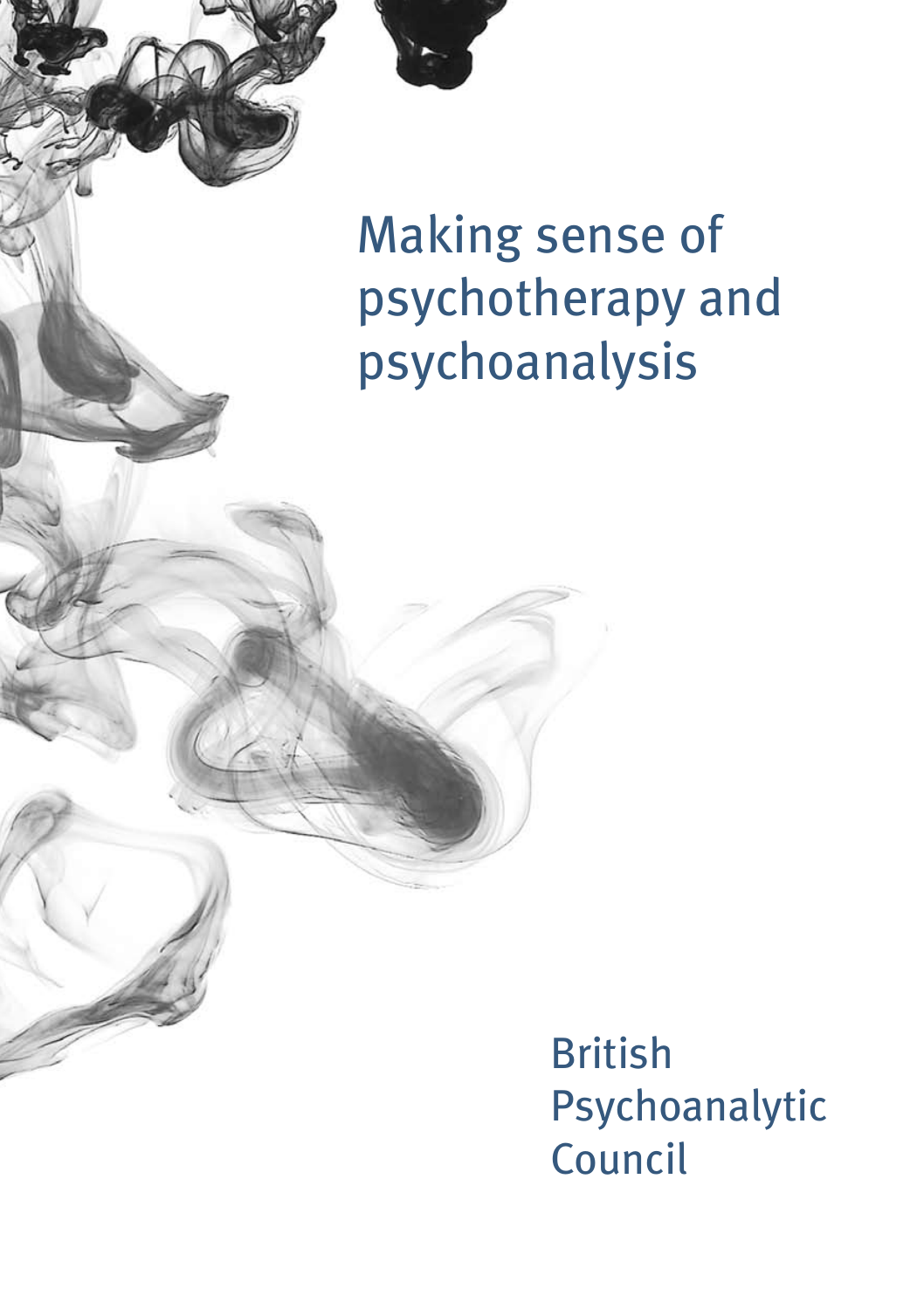## **Making sense of psychotherapy and psychoanalysis**

| What is psychotherapy?                                            | 3  |
|-------------------------------------------------------------------|----|
| How did psychoanalysis originate?                                 | 8  |
| What is Jungian therapy?                                          | 11 |
| How does psychotherapy relate to psychiatry<br>and psychology?    | 12 |
| What's the difference between psychotherapy<br>and counselling?   | 12 |
| Why would I need full psychoanalysis?                             | 13 |
| Is therapy about exploring your childhood?                        | 13 |
| Isn't psychotherapy self-indulgent?                               | 14 |
| Will I get dependent, and not be able to stop?                    | 14 |
| How do people get psychotherapy?                                  | 15 |
| How much does private psychotherapy cost?                         | 18 |
| Psychotherapy doesn't have to be one-to-one, does it?             | 19 |
| Can psychotherapy help me if I'm a mental health<br>service user? | 20 |
| What if I'm from a minority group?                                | 21 |
| How do I know which sort is right for me?                         | 22 |
| What if I think something's wrong with my psychotherapy?          | 24 |
| Is there evidence that psychotherapy really works?                | 25 |
| References                                                        | 25 |
| Useful organisations                                              | 26 |
| The British Psychoanalytic Council                                | 29 |

### **Making sense of psychotherapy and psychoanalysis**

"My partner said the last thing I should do was go and talk about myself every week; I was self-centred enough already. But it's funny, the opposite's happened. I sort of feel more in my life, more real. I just get on with things, and I don't get hopeless and desperate like I used to."

**This booklet is an introduction to psychotherapy and psychoanalysis. It does not attempt to describe the numerous individual brands of psychotherapy, but looks at the main approaches and explains what the differences are, what you can expect from psychotherapy, and how to find a good therapist.**

# **What is psychotherapy?**

Psychotherapy involves conversations with a listener who is trained to help you make sense of, and try to change, things that are troubling you. It is something you take an active working part in, rather than something you are just prescribed or given, such as medication.

Some people are able to get treatment under the NHS from a mental health professional, or through a local voluntary organisation. Others find a private psychotherapist or psychoanalyst. (Information about finding a therapist appears on page 15.) It's possible to work individually, to have couples therapy, or to take part in group therapy or analysis.

For anybody trying to find their way round it, psychotherapy is a confusing field. At first glance, there seem to be dozens of different varieties. What has happened is that, over the years, different brand names have arisen for methods that are often variations on a few basic types: behavioural and cognitive therapies; person-centred or other humanistic therapies; psychoanalytic therapies and systems therapy.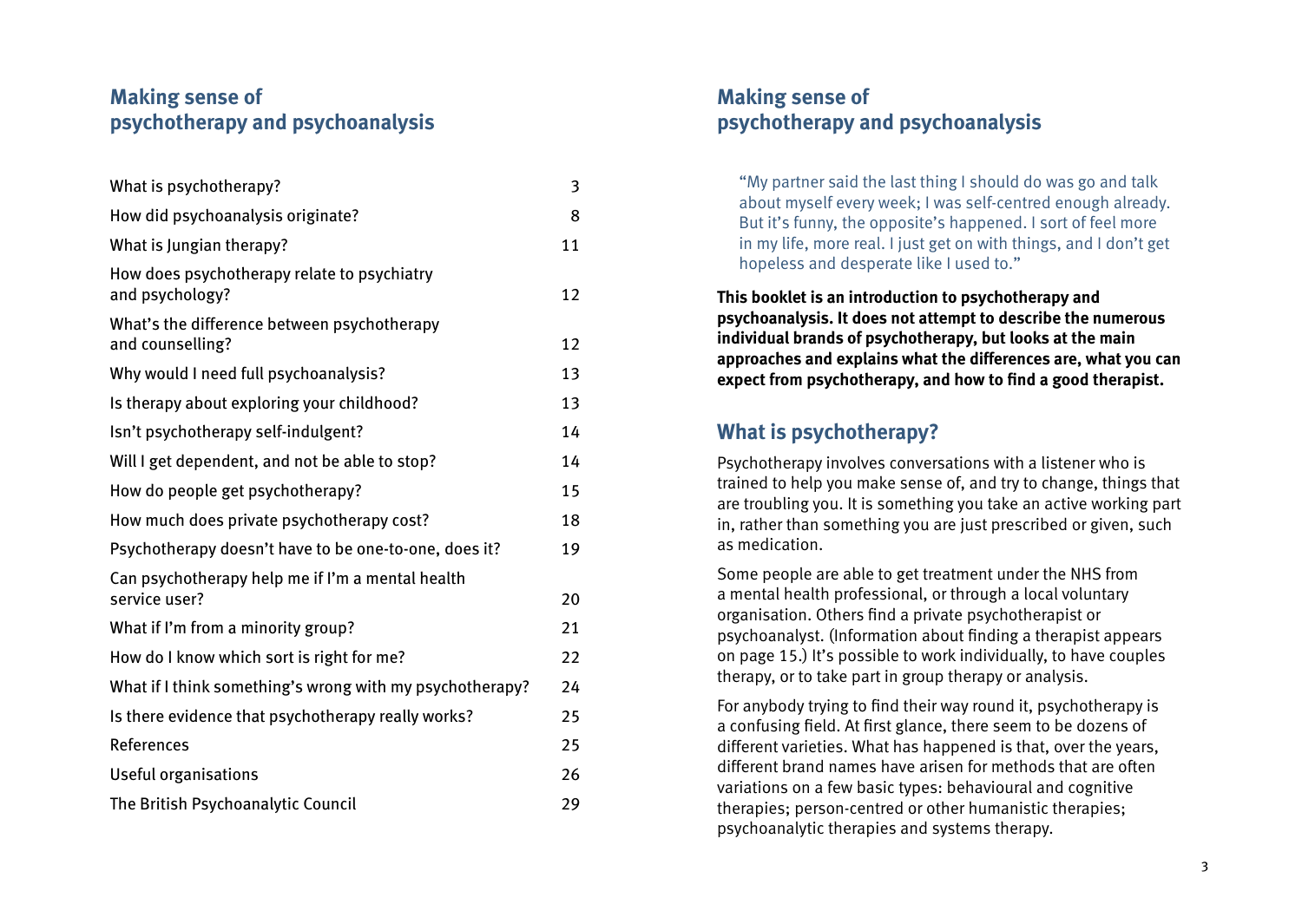#### **Cognitive behaviour therapy**

In behaviour therapy, the therapist is a sort of personal trainer, who will show you how to practice facing your fears (for example, of open spaces, social situations or insects) bit by bit. He or she may also be the one to help you if you have problems like an irrational compulsion to wash your hands, or to check things over and over again. In such cases, the therapist will help you gradually to stop these activities, and will support and reassure you while you face the anxiety this change will stir up.

Cognitive behaviour therapy (CBT) also takes a training approach, but this time it trains you to question and control troubling and repetitive thoughts. These can be, for example, miserable, selfhating thoughts, or irrational fears.

Mary has always been an anxious person, but started to have panic attacks after recovering from a road accident. Her heart would race, and she would find herself panting and feeling faint, with tingling and cramps in her fingers. She was terrified that these were warning signs of a heart attack. She went off sick from work and was afraid to go out.

Mary's cognitive therapist listened very carefully to her story, and explained that panic attacks were alarming, but harmless. She gave Mary an information sheet, and asked her to keep a diary of her symptoms. Mary realised that the worst thing had been the fear of the attacks themselves, with a dread of sudden death redoubling the panic. She managed, through the therapy, to regain control of this vicious circle of panic-generating thoughts, and to 'talk herself down' in the way the therapist had trained her to do, when she felt the anxiety coming on. Her attacks ceased and she went back to her ordinary activities.

Behaviour therapy and CBT don't look primarily at what caused the troubling behaviours and thoughts, or at deeper layers of the mind. They work with the immediate, conscious problem, in a

commonsense and supportive way. They aim to train you to think and feel differently. Sessions have a clear plan and structure, and you are usually given homework to do in between. Typically, the treatment doesn't last more than a few months, though the therapist will often offer you follow-up sessions.

#### **Person-centred or client-centred psychotherapy**

Unlike a cognitive or behaviour therapist, the person-centred or client-centred therapist won't produce a plan or structure to the sessions, but will encourage you to talk freely about things that are troubling you. He or she will be warm, responsive and nonjudgmental, encouraging you to be as open as possible, and to face and come to terms with difficult memories, feelings and fears. He or she is trained to help you to make sense of things in your life and to think about things in new ways, so that you can move on.

Client-centred therapy may be long or short-term, usually on a once-weekly basis. Although the therapist will keep professional boundaries, the role in ordinary life that is nearest is that of a good friend. Your therapist may or may not share some of their own experiences, when they judge that this will be of help to you.

Clive, 21, was confused and ashamed about feeling attracted to other young men at university, especially as his mother kept dropping hints about finding a nice girlfriend. He'd buried himself in study through his teenage years, trying to ignore the growing evidence of his sexual orientation.

Clive got depressed, and saw a male therapist in the student counselling service, who encouraged him to be honest with himself and to explore what his true longings and desires were. When Clive finally came out as gay, the therapist was an enormous support, through being there, reliably, for sessions and relating to Clive in an interested, warm and matter-of-fact way. He was there to listen after the first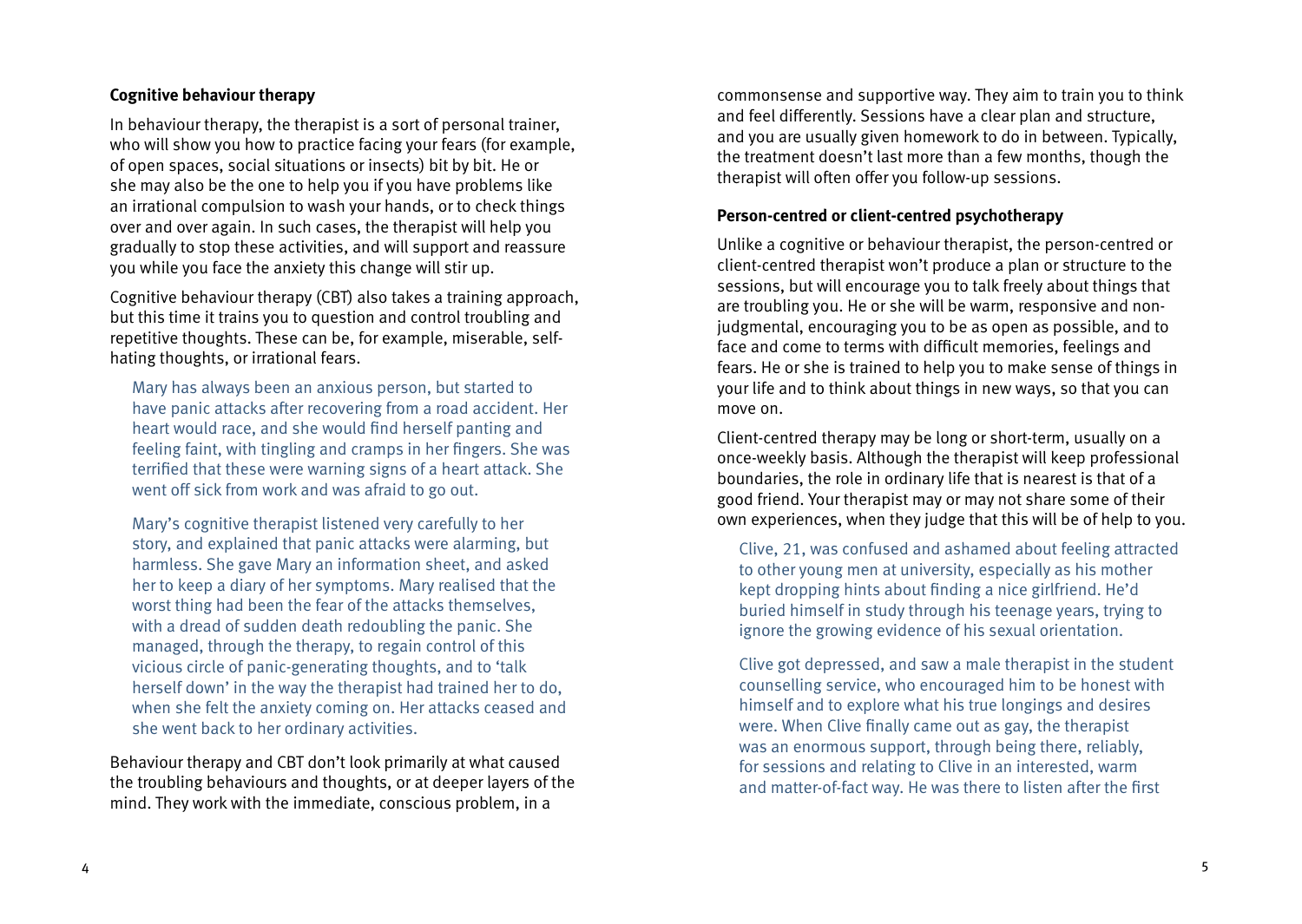difficult weekend with Clive's parents, and was a sensible voice and stabilising influence as Clive started to find his way in the complex gay scene of the campus.

#### **Humanistic therapy**

There are a number of approaches linked to the client-centred one, which come under the general heading of humanistic approaches. Again, the therapist presents him or herself as an ally, or friendly supporter, and may also have some special technique to offer that aids self-expression.

An example is gestalt therapy, where the client, either individually or in a group, may be encouraged to explore problematic situations not just through talking, but through action. The empty chair technique, for instance, allows you try out a dialogue with an important other, or a part of the self, who is imagined to be sitting opposite you. Other therapies such as art, drama and music therapies also give special ways of expressing yourself besides words.

#### **Psychoanalysis and psychoanalytic psychotherapy**

Psychoanalysis and its offshoot, psychoanalytic psychotherapy (also called psychodynamic psychotherapy), is the most ambitious of all therapies in terms of its scope and aims, and approaches from a different angle. It started with the discoveries of Sigmund Freud a century ago, but its methods have changed and developed a great deal since then. It's the most complex of the talking treatments, and has had a significant influence on most others.

The psychoanalytic therapist will seem less socially responsive and immediately reassuring than other therapists, who take more of a 'trainer' or 'friend' role. He or she will ask you to try to say whatever is going through your mind. The analytical therapist will be closely tuned in and empathic, but will also be more neutral, keeping personal feelings and reactions private. As well as giving

you a chance to unburden yourself, he or she will also be trying to pick up hidden patterns and meanings in what you are saying. The analytical therapist will also be interested in the way you are relating to him or her, and how this links with other, perhaps problematic relationships in your life.

Psychoanalytic psychotherapy typically lasts much longer than cognitive-behaviour therapy, and you may well need more than one session per week, because it aims to influence deeper layers of the personality, at the sources of the troubling thoughts and behaviour. The most thoroughgoing form of it is full psychoanalysis, where the patient sees a psychoanalyst, four or five times a week, for a number of years. Such intensive psychotherapy is a huge investment, not just of money, but also of time and emotional energy. However, this big investment in one's life can produce significant rewards in terms of the ability (as Freud put it) to love and to work. People find themselves freed to live life more to the full, to be more creative in all sorts of ways, and to relate to and care for others better.

#### **Integrated therapies**

Sometimes therapists will also use combinations of different therapies, so-called integrated approaches. One example of this is cognitive analytic psychotherapy (CAT), where the therapist works partly in a cognitive way but also sometimes interprets on the basis of what is happening in the therapy relationship, as a psychoanalytic therapist would do.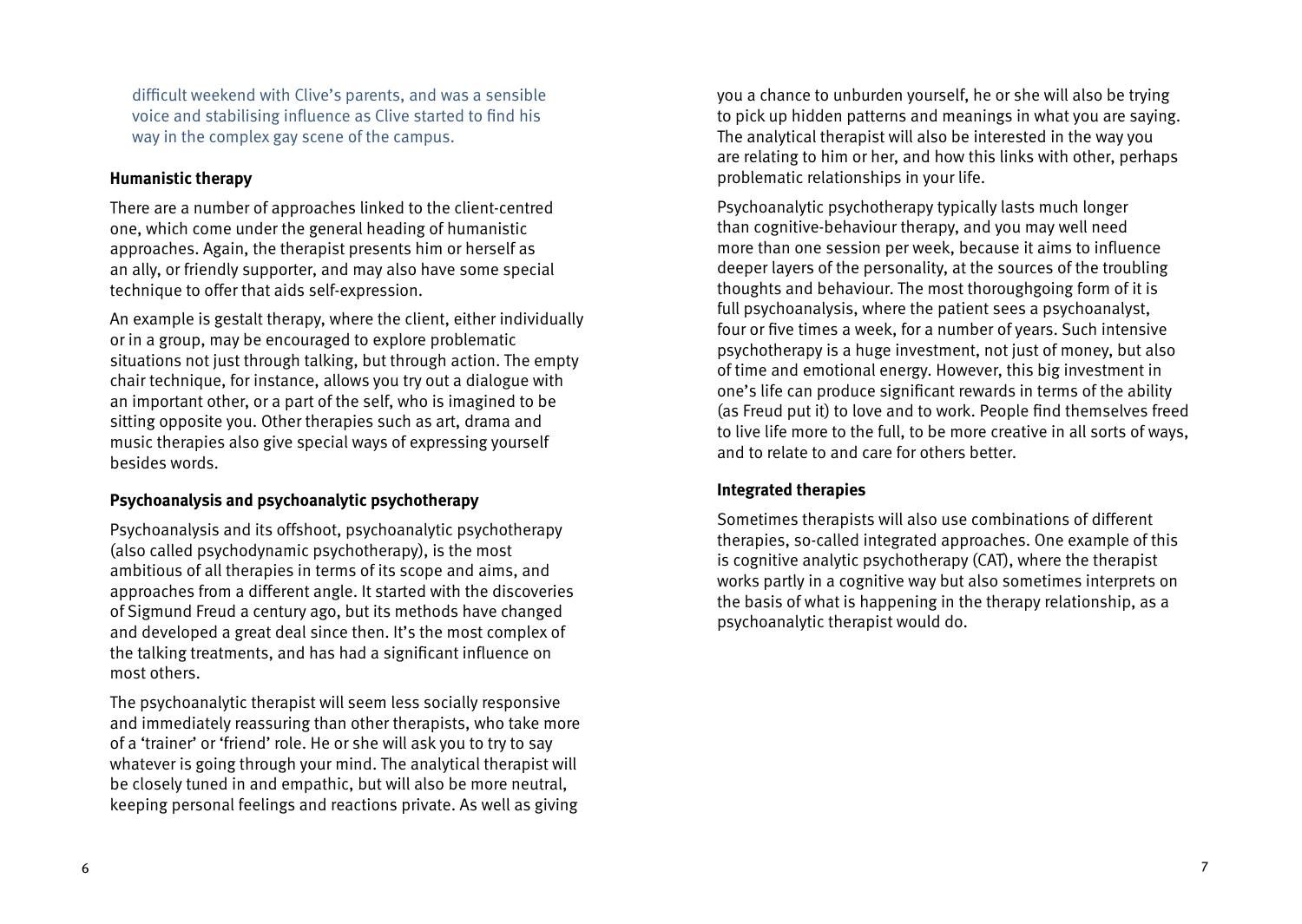## **How did psychoanalysis originate?**

More than a hundred years ago, the medical founder of psychoanalysis, Sigmund Freud, abandoned a traditional psychiatric approach. Instead he encouraged his patients to lie down in a relaxed position, on a couch, and to try to say exactly what was passing through their minds from moment to moment. He sat out of sight behind them, so as not to distract them. He kept to a strictly professional setting that was confidential and avoided judgement or blame, with sessions at regular times.

What he found was that there were all sorts of unconscious and half-conscious fears and preoccupations behind his patients psychological symptoms. These (especially in the repressive late 19th and early 20th centuries) could be worries and traumas of a sexual nature, which they found shaming and disgusting. Often, anxieties were also to do with hatred and aggression; things that conflicted with the way people wanted to see themselves. This is still very true today.

One of Freud's early cases involved the dutiful youngest daughter of a well-to-do Viennese family. Elisabeth stayed at home to look after her parents while her older sister, who she consciously loved, married a handsome suitor. A year later, Elisabeth's sister died soon after giving birth to her first child. Alongside her grief the thought flashed through Elisabeth's mind: 'Good, now she's dead he might marry me.' So horrified was she at having thought this, she immediately pushed the thought out of her conscious mind (repressed it) and became ill, with pains in her legs that limited her social life even more, making her an invalid. The symptom punished her by restricting her life further, but it was also an unconscious compromise. Care and attention was lavished on Elisabeth, including that of the young Dr Freud, who spent regular hours listening attentively to her, until her chains of associations revealed this and other hidden memories and thoughts about her sister and brother-in-law.

Horrified and upset as she was at having to admit to herself her ruthless un-sisterly thoughts, Elisabeth was ultimately much liberated by the work, and could move on in her life. Her pains diminished, she became less involved with her family and was able to get out more. Finally, she fell in love and got married (not to the widowed brother in law!).

Clearly, Elisabeth was a troubled late adolescent, over-involved with her father. She hadn't managed to separate from her family to become an independent, sexual adult. Without help, she might even have got stuck with a long-term 'career' as the family invalid. The therapy helped her to discover that her sexual and aggressive thoughts were thinkable, and that people, including herself, were more complicated and disappointing than she had hoped. Along with these sad realisations opened up many more life possibilities.

#### **Transference and countertransference**

As time went by, Freud deepened his method. Besides unburdening themselves to a sympathetic listener, and retrieving buried memories and feelings, he noticed people repeated troubled relationship patterns in the room with him. This was the discovery of the transference.

Say a young man has a problem with a domineering father. He might appear pleasant and humble, but show secret rebellion about his father's ambitions for him. In Freud's consulting room, he might begin cooperatively saying what was in his mind, but then fall silent, commenting in a friendly way (that might be rather irritating for the ambitious, enthusiastic Freud!) that, sorry, his mind was wandering; that he just wasn't in the mood.

We now know that the counter-transference gives just as important clues as does the transference. The analyst might feel irritated at the patient's silent resistance. He or she then steps back and becomes interested in his or her own irritation.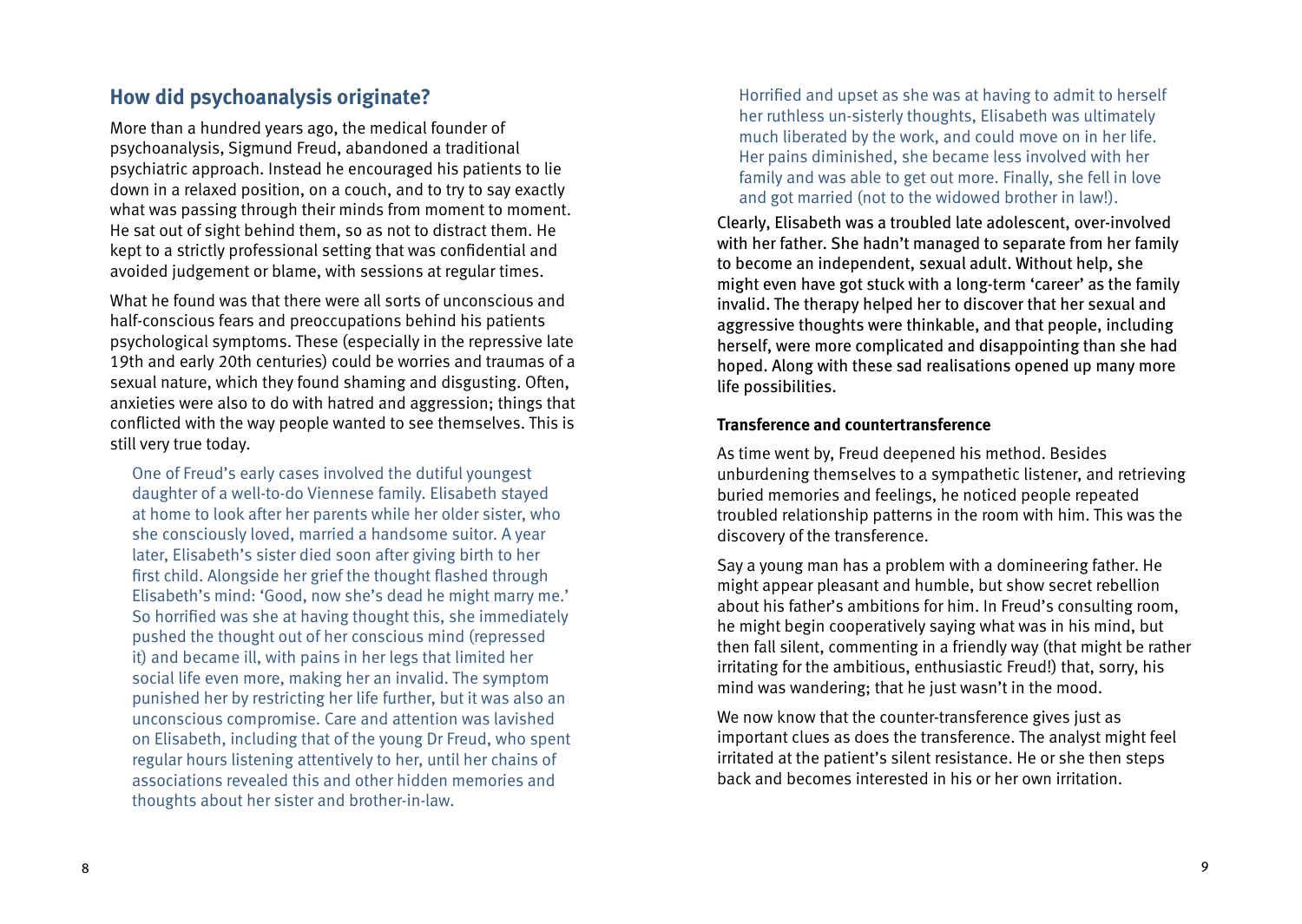The analyst starts to get the picture of an important relationship both the relationship with the father, but also, more importantly, the whole way this young man deals with others he feels controlled by. This pattern is going to repeat itself with bosses at work. It may infuriate his partner. Worst of all for the man, it will stop him getting what he really wants and needs in life, as so much energy will be wasted in automatically thwarting other people.

Whatever it is you tend to do, and to be, in close relationships, that is what happens sooner or later with your psychoanalyst. And it is for real, and can feel very unnerving. Uniquely, though, you will have a real chance of understanding and changing these patterns.

Paul, who suffered a deprived and abusive childhood, managed a university degree but then after doing a few casual jobs, broke down in his early 20s. He lived a reclusive life over the next decade, unable to work, and beset with fears and grievances, though he continued to read in libraries, clinging on to some hope that he could find a way back into life. He read about a low-fee psychoanalytic clinic, and found the courage to apply. He was taken on by a trainee under supervision, five times a week.

Among other things, Paul's troubled relationships with his parents played themselves out in the analytic relationship. He could be submissive but subtly provoking, as he had been with his violent father, or passive and dependent, as with his mother. His analyst had to monitor, carefully, the ways in which she was being unconsciously set up to repeat the past in all sorts of actual and symbolic ways. Instead of automatically reacting, she worked on trying to make sense of what was happening, and talking to Paul about it.

Change was slow and painful but, in time, the liveliness and curiosity that had been squashed and distorted in Paul could re-emerge. He started to take back responsibility for

himself and his life, inside and outside sessions. He began to recover his confidence and his pleasure in living and working, and made new friends. Through evening classes, he got back into work, and eventually managed to train and do very well as a teacher.

### **Further sources of insight**

People reveal hidden things about themselves in all sorts of ways, inside and outside analysis. Examples are slips of the tongue, jokes and dreams. Dreaming is the way we think while we are asleep, and it's much less carefully censored than our waking thoughts. Our imagination has a freer reign during sleep, and dream ideas can be revealing and sometimes creative. Dreams can be straightforward, but they often need decoding to reveal the ideas and feelings being expressed, and they can often be useful in analysis.

Since Freud's pioneering work, there have been scores of creative and innovative psychoanalysts who have gone on developing the discipline, particularly across most of Europe and North and South America. London has always been a small but particularly lively centre for psychoanalytic developments. The practice of full four or five times weekly psychoanalysis constitutes a small proportion of psychoanalytically-oriented treatment, but remains an important research base for the psychotherapy profession.

### **What is Jungian therapy?**

Carl Jung was an early colleague of Freud, whose ideas came to diverge in certain ways. His theories were less centred on the body, and on sexuality and aggression, but retained a link to religious and mystical experience in a way that Freud's did not. Jung was also more interested in later life than in early development.

Nowadays, many Freudian and Jungian analysts share common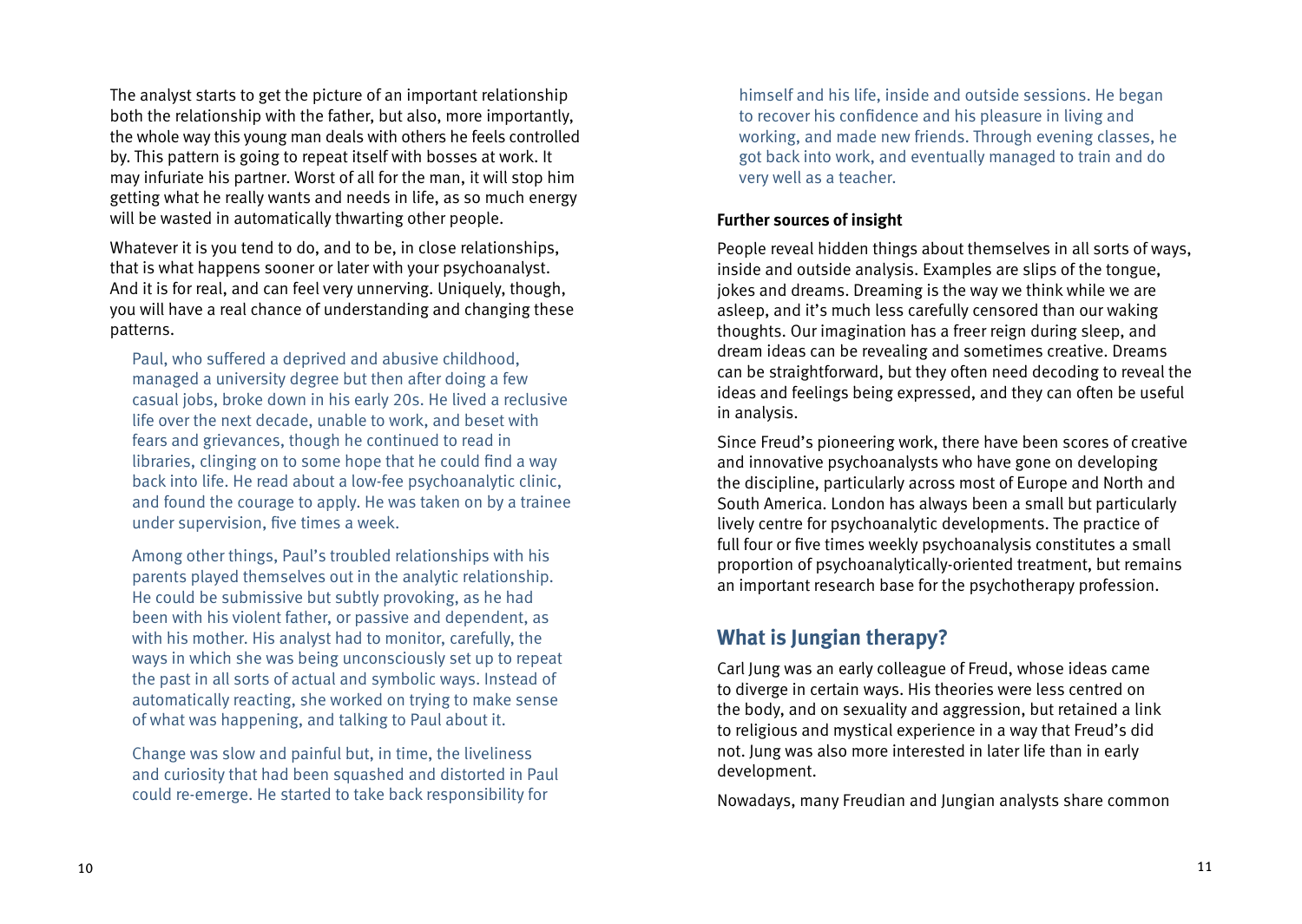ground. Some Jungian analysts and therapists work in a similar way to Freudian psychoanalysts. Other Jungians have an approach that is more humanistic, or client-centred, as described above.

### **How does psychotherapy relate to psychiatry and psychology?**

Psychiatrists are doctors who have done the usual medical training and now specialise in illnesses of the mind. They may partly think of mental distress in terms of disordered brain chemistry, and often prescribe medication. Psychologists have a university degree in psychology. A clinical psychologist will have gone on to do further study of the human mind in health and distress. Both psychiatrists and psychologists should have basic listening skills, but some do and many don't have formal training in a particular type of psychotherapy.

### **What's the difference between psychotherapy and counselling?**

There is not a completely clear line to be drawn between some forms of non-intensive psychotherapy and counselling. Counselling tends to focus more on immediate external difficulties and on helping the client with problem-solving skills. Sessions are once weekly or less, and the work is often shortterm. Most counsellors will have had a shorter and less intensive training than most psychotherapists.

Different counsellors are trained in different ways of working. Sometimes they are behavioural or cognitive, and sometimes they have a psychodynamic slant. Commonly, the emphasis is 'personcentred'.

Psychotherapists and counsellors may come from all sorts of other professional backgrounds, as well as from psychology or psychiatry. Some come, for example, from another helping profession, such as social work, special needs teaching or nursing. Others come to their psychotherapy training from an arts degree.

# **Why would I need full psychoanalysis?**

When working to understand and alter the fine grain of the mind, the more of a handle you can get on things the better. A daily session during the week, with a weekend break, has proven to be a very efficient method. The level of intensity and intimacy is similar to that of a close family relationship, although in this unusual and special case it is an uneven relationship rather than a mutually sharing one.

Having said this, it would not be possible or practicable for everyone who wanted psychoanalytic understanding to have full analysis. Nor do many people want something this intensive. Most psychoanalytic psychotherapists work between one and three times a week. They employ the same basic ideas and techniques as full psychoanalysis, using the transference and countertransference to help them understand how they relate to others. Much useful work can be achieved in once a week work over a year, or more, and if it's possible to work twice or even three times a week, this will usually feel substantially different from once a week treatment.

## **Is therapy about exploring your childhood?**

People often find themselves thinking about their childhood, sooner or later, when they let their thoughts flow freely, as childhood is such a formative time. However, that certainly isn't the essential point of psychotherapy. The most important issues concern what is happening now in your mental life, consciously and unconsciously, and in your relationships. So the present and the future are far more important than the past for the past's sake. However, often, childhood still has such a hold on people that they keep wasting the present.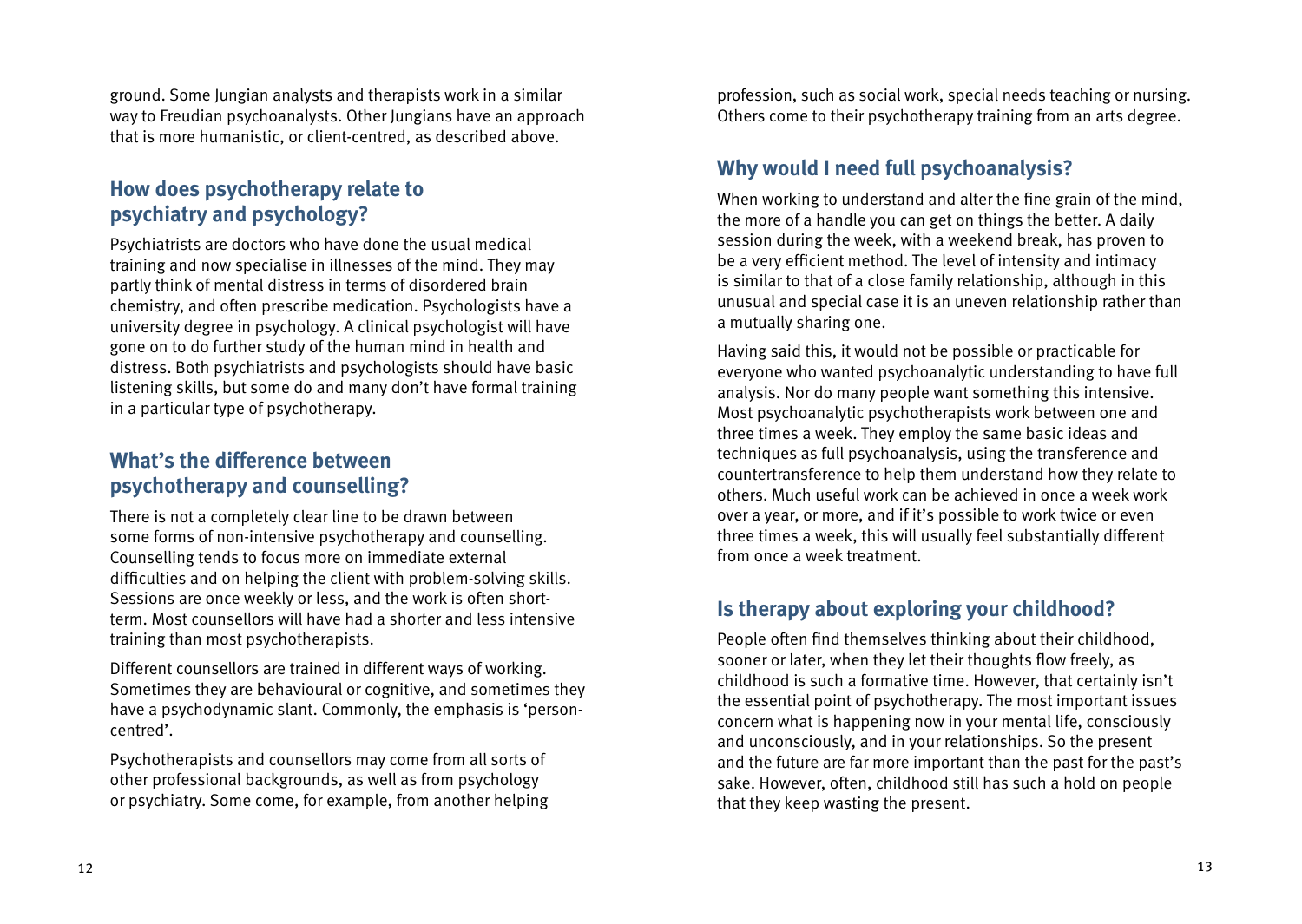Mary, a 35-year-old single mother of two young boys, had started twice weekly psychotherapy six months ago for panic and depression. She reported:

'I realise now my head used to be full of my mother, arguments with her, pleading with her, telling her how unfair she'd always been to me. I seem to go on and on to my therapist about it, and actually I've started to argue with her, as well, quite a lot, recently. But it's brilliant, when I'm not in the sessions, there's this clear feeling in my head, mostly. It's not throbbing and buzzing with it all any more.'

## **Isn't psychotherapy self-indulgent?**

You could equally well say that it's self-indulgent to inflict your emotional problems on yourself, your family and your friends, when there might be a way out of them! There are several ways in which exploratory psychotherapy is the opposite of self-indulgent.

Actually, it's quite a brave thing to do to expose yourself to this sort of process. Though it can be relieving and liberating, it can also feel unnerving and painful. You have to face some difficult things about yourself, and think about a lot of things you might rather bury. People usually find themselves becoming much less self-absorbed through such treatment. The world opens up and they stop being so miserably caught up inside their own head.

# **Will I get very dependent, and not be able to stop?**

The psychotherapist does become a very significant person for you while you are working with him or her, especially if it's an exploratory sort of treatment, like client-centred or psychoanalytic therapy, rather than a short course of behavioural or cognitive therapy. However, people usually turn to help of this sort when something is going badly wrong in their lives. Their freedom is already limited by the way in which their work, family life and

relationships keep going wrong in the same old way.

If you go into psychotherapy, you may be starting a relationship that will become intense and deeply important, perhaps for a number of years. However, this is for the ultimate purpose of becoming more independent that is, freer of your dependence on stuck, unconscious patterns of feeling, thinking and behaving. If your psychotherapy seems to be never-ending, something needs looking at. If you are seeing a therapist in the health service, it will probably be for a pre-arranged, limited time anyway, and you will work towards a planned ending. If you are able to have an open-ended psychotherapy, with no set time limit, you will usually find that it turns out to be a naturally evolving process with a beginning, middle and end. If it is allowed to take its own course, it is likely to last years rather than months.

Both therapist and patient usually sense and agree when it's time to set an ending date and to work towards this. That's not to say that it's easy to stop seeing someone you have worked so closely with and grown attached to. But giving up and mourning the therapy itself is actually an important phase of the work.

## **How do people get psychotherapy?**

The situation is complicated and it can be difficult to find your way around. People living in a large city, particularly London, have access to the most resources. Psychotherapy can be found free of charge in the health service, for full fees in the private sector, and for low or variable fees in various charitable clinics.

Psychotherapy on the NHS is patchy. There are long waiting lists, and you may only be able to have brief therapy with limited choice about who you see and what type of therapy you have. Your first step could be to consult your GP. You may then be referred to local psychology services. They usually (but not always) tend to offer brief behavioural and cognitive therapy. A few hospital psychiatry departments have a psychoanalytic psychotherapy service, and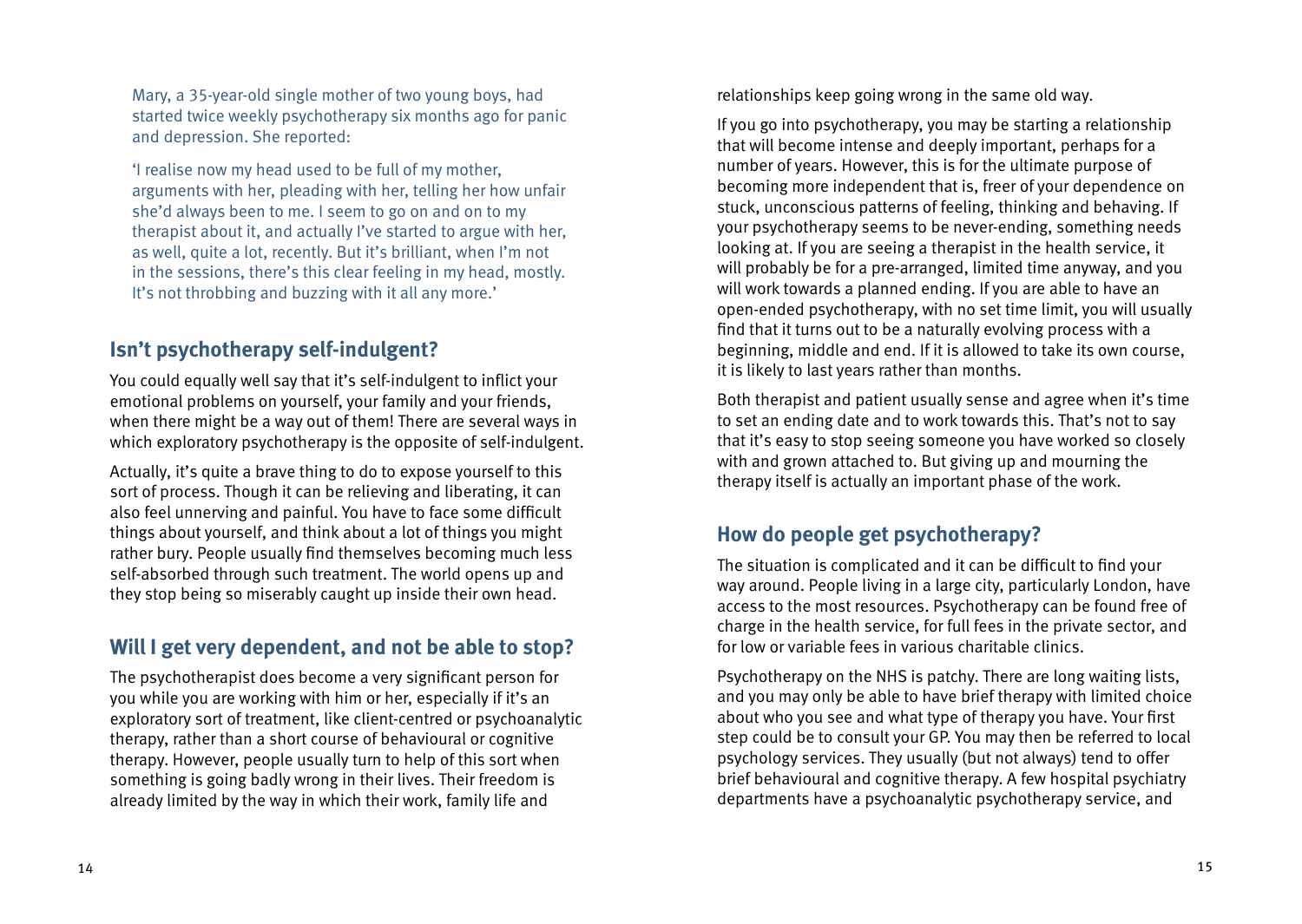there are also some specialised psychotherapy centres in the NHS. Child and adolescent psychotherapy is also a recognised specialty in the NHS, again more readily available in the big cities, where the training centres are located. This treatment is most often psychoanalytically oriented. Occasionally, psychotherapy is offered to people who are inpatients in hospital or in a therapeutic community.

A number of charities have set up psychotherapy clinics aimed at specific groups of people, including adolescents, people who belong to ethnic minorities, women or refugees. The organisations that offer training in psychoanalysis and psychotherapy often have charitable status, too, and can provide low-fee, intensive psychotherapy to anyone suitable who is willing to be treated by a trainee, under supervision.

Finally, and again most readily available in the larger cities, you can see a private psychoanalyst or psychotherapist. So far, there are no statutory regulations covering the psychotherapy profession, although hard work is in progress to put this in place. This means that you have to take care to make sure that your therapist has had a thorough training, with a reputable organisation, and follows a proper professional and ethical code. It's very risky indeed to take the name of a psychotherapist from a phone book or a shop window, unless they are under the banner of a recognised professional body or you have other knowledge about the person's skills. Often, it's the least qualified people who advertise in this way, while the more professional practitioners depend on referrals through colleagues in their training organisations, or on their name being found on a professional register.

The British Psychoanalytic Council (BPC) is a specialist psychoanalytic regulatory and professional association, whose individual members are required to have a long, intensive training, including being analysed themselves. The BPC is made up of several member institutions that have their roots in psychoanalysis and analytical psychology. This common heritage and shared identity has enabled the BPC to establish collective standards on all aspects of training, professional development, clinical practice and appropriate ethical codes for professional conduct.

The United Kingdom Council for Psychotherapy (UKCP) is a large psychotherapy registering body, which covers a broad range of different organisations and categories of psychotherapy, including psychoanalytic psychotherapy, cognitive and behavioural therapies, person-centred and many others. The UKCP has a number of different sections for different approaches to psychotherapy. All members are required to meet the minimum standards of training for their particular section, which may or may not include personal psychotherapy, depending on the approach.

Several other organisations also register psychotherapists, including the British Association for Counselling and Psychotherapy, the British Psychological Society, and the British Association for Behavioural and Cognitive Psychotherapies (see page 26). These umbrella bodies require their member organisations to have disciplinary procedures, ethical codes of practice and requirements for continuing professional development. Membership of one of these registers is a useful guide when looking for a therapist, but getting an additional personal recommendation to a therapist, from a professional or a friend, is invaluable. Before committing yourself, it's important to meet the therapist to see how sensitively they respond to your worries and questions about treatment. Ideally, you should try to meet more than one potential therapist. If you are paying for your own treatment, you will inevitably have more choice about who you see than if you are referred on the NHS.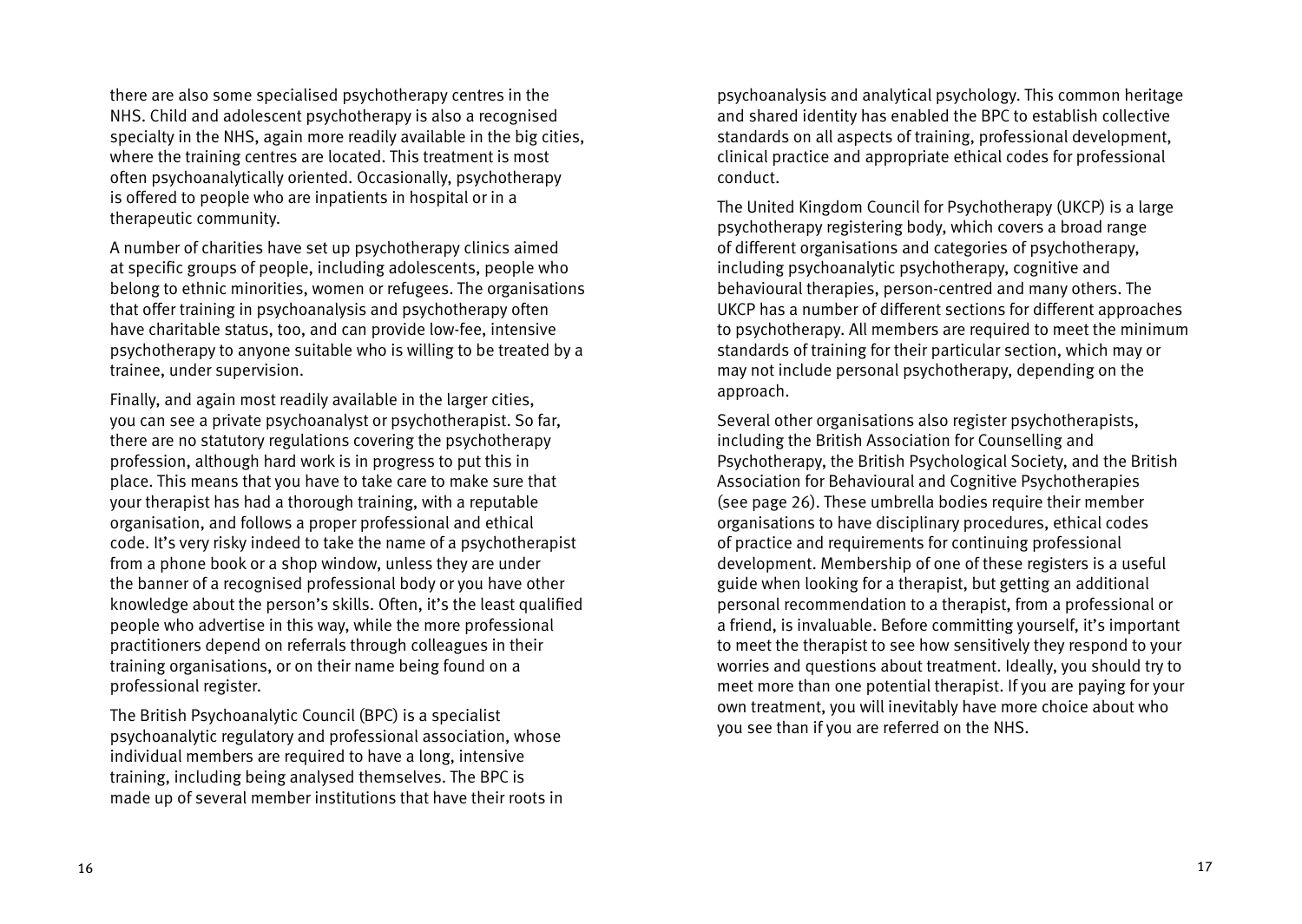#### **Fringe therapies**

There are approaches not covered in this booklet that use the term psychotherapy without necessarily having a firm professional basis. Approaches of this kind may be based around special techniques or special belief systems. For example, some therapists offer to regress clients back to childhood feelings and experiences. Some give instructions, via the use of hypnosis. Others might combine talking with various sorts of body massage. Sometimes therapies are based around particular, unusual ideas, such as the idea that you need to go through re-birthing in order to solve your problems. Sometimes they are even combined with fortune telling or astrology.

Around these fringes of the psychotherapy world, it becomes particularly difficult to be sure of the qualifications and expertise of the practitioner. People who are desperate and vulnerable may sometimes be drawn into expensive, useless or even abusive situations by would-be helpers, and caution is advised.

## **How much does private psychotherapy cost?**

The most intensive form of psychotherapy, full psychoanalysis, involves seeing someone four or five times a week. They will usually charge you between £35 and £60 for each session, and that will be for about forty weeks of the year. So we are talking about roughly £8,000 per year, for a number of years. Some fortunate people think nothing of spending this sort of sum on luxury items, such as holidays, cars, and larger houses. For many others, it will be barely manageable or impossible. However, there are opportunities to get low-fee, intensive treatment by having psychoanalysis (five times a week, as Paul did in the example quoted earlier) or intensive psychotherapy (three times a week) with a trainee, who may be able to charge you as little as £10 a session, or even less. Some private therapists are also able to offer a sliding scale of fees to people on lower incomes.

If you live in the right place, and are interested in a low-fee scheme via one of the BPC or UKCP organisations, you will need to go through a careful assessment procedure to see if their scheme is right for you. Most of the psychotherapy training organisations also offer consultations outside their training schemes, and will help you to find treatment of whatever intensity you want or need, whether that is once a week or more frequently. If you are seeing a therapist privately, just once a week, they will probably charge you at the top end of the scale above, sometimes considerably more. Unfortunately, the amount charged isn't necessarily a good guide to the experience and skills of the therapist, as psychotherapy is such a diverse and, as yet, poorly regulated profession. It's always wise to ask where and how a therapist has been trained, and how long they have been qualified.

## **Psychotherapy doesn't have to be one-to-one, does it?**

Various types of psychotherapy can be done with groups, couples and families, as well. (For information about pursuing one of these options, contact the umbrella organisations listed under Useful organisations.)

#### **Group therapy or analysis**

Group therapy sometimes focuses around particular issues, such as drug or alcohol abuse, and the group leader will have a formal educational role. In other sorts of groups, the conversation is freefloating, rather than following a particular agenda, and the leader works in a psychoanalytical way, helping members to express themselves, and drawing attention to patterns of relating within the group.

### **Therapeutic communities**

Sometimes, psychotherapy is carried out within a therapeutic community, where people live, work and explore their difficulties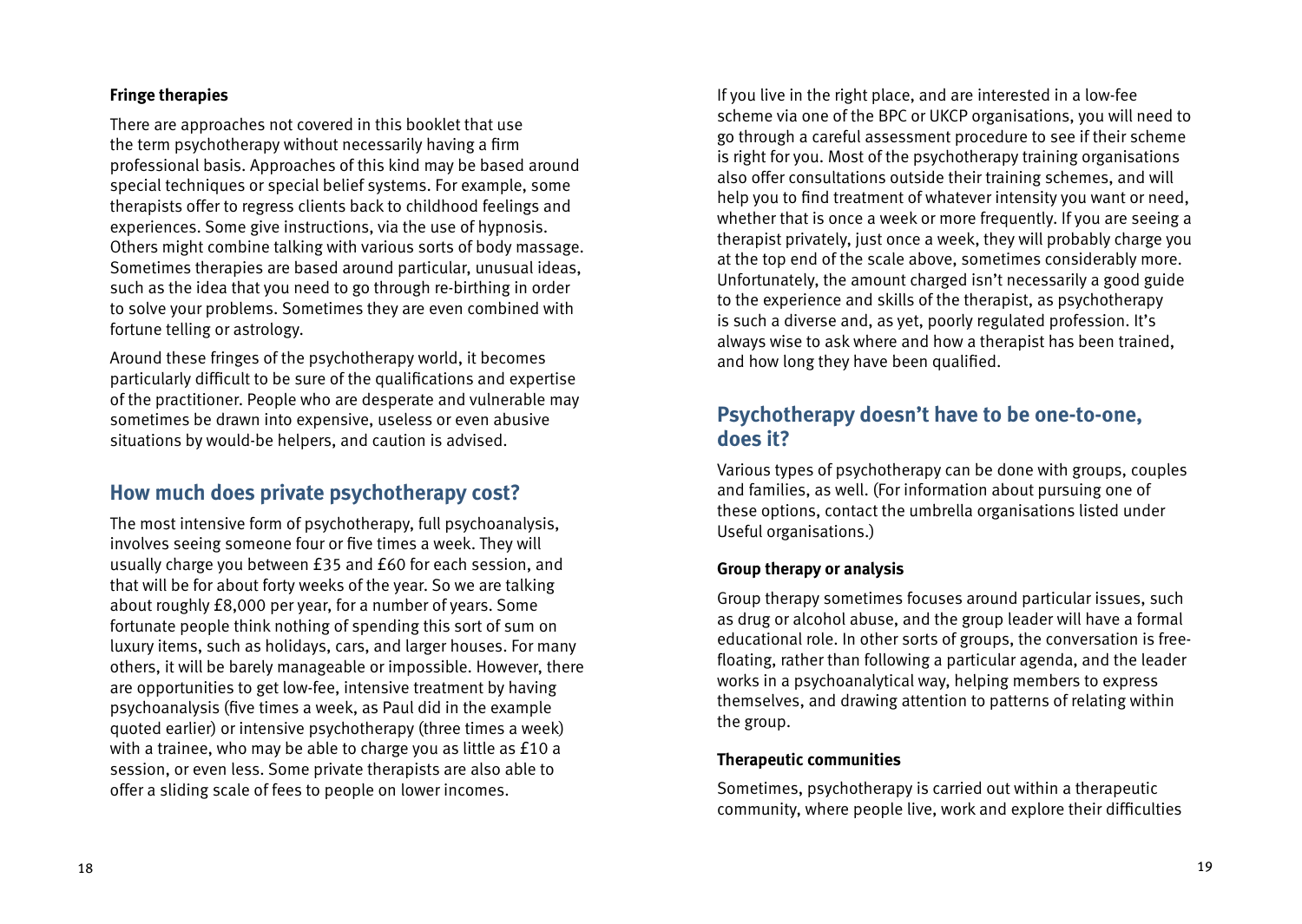and relationships, together with therapists, in a variety of formal and informal group settings.

#### **Systems approaches and family therapy**

When whole families are seen together for psychotherapy, a systems approach is common. Here, the therapist or therapists work with the family to examine the different roles family members have taken on within the 'family system'.

For example, it's common for one family member to take on the scapegoat role, expressing distress on behalf of others. A badly behaved child, who has led to the family seeking help, may be distracting everyone from a serious problem between the parents, which needs addressing. Family therapy of this sort is commonly used in NHS child and family services.

# **Can psychotherapy help me if I'm a mental health service user?**

Everyone in distress needs to be listened to carefully and respectfully by their professional helpers, and users frequently complain that they do not have enough access to talking treatments. It's important that the right sort of treatment is provided, at the right moment.

At a time when you might be feeling persecuted and terrified, or very suicidal, you will probably need an approach that is less probing and challenging than at another time when you are feeling stronger and more resourceful. So if you suffer from a psychotic illness, such as schizophrenia, severe depression or manic depression (bipolar disorder), the choice and timing of any psychotherapy or counselling has to be thought about and tailored to your needs very carefully.

Exploratory psychotherapies often stir things up in the slow process of healing, and can make you feel very much worse at times; for example during breaks from treatment. If you have a tendency to psychotic experiences, the process of psychotherapy itself may sometimes trigger one off. This is why some psychotherapists are reluctant to work with people with psychotic illness, or may insist that your psychiatrist or GP are also in the picture.

In some cases, it works better to continue taking medication alongside the psychotherapy, but in other cases, not, and the individual needs to seek advice about this. It's also important to think about the best setting for psychotherapy, for example as part of a day patient, inpatient or therapeutic community setting, or as an outpatient. This will depend a lot on how good your support network is.

### **Substance abuse**

If you are a heavy user of drugs or alcohol, you are unlikely to benefit from exploratory psychotherapy until you are completely free of the substance you are dependent on, and physically recovered. Only then will you have a clear enough head, and enough self-control, to be able to work together with the therapist and to hold on to what happens in the sessions. While you are still using the substance, a structured educational approach aiming to help you free yourself of the addiction will probably make most sense, or a self-help approach like Alcoholics Anonymous or Narcotics Anonymous.

# **What if I'm from a minority group?**

In the past, people who have most easily found their way to psychotherapy have been well-educated white people. It is emphatically not true to say that psychotherapy is most suitable for such people, simply that they may find access to it easier. Some people mistrust and avoid psychotherapy because it feels culturally unfamiliar, and help-seekers may fear prejudice on the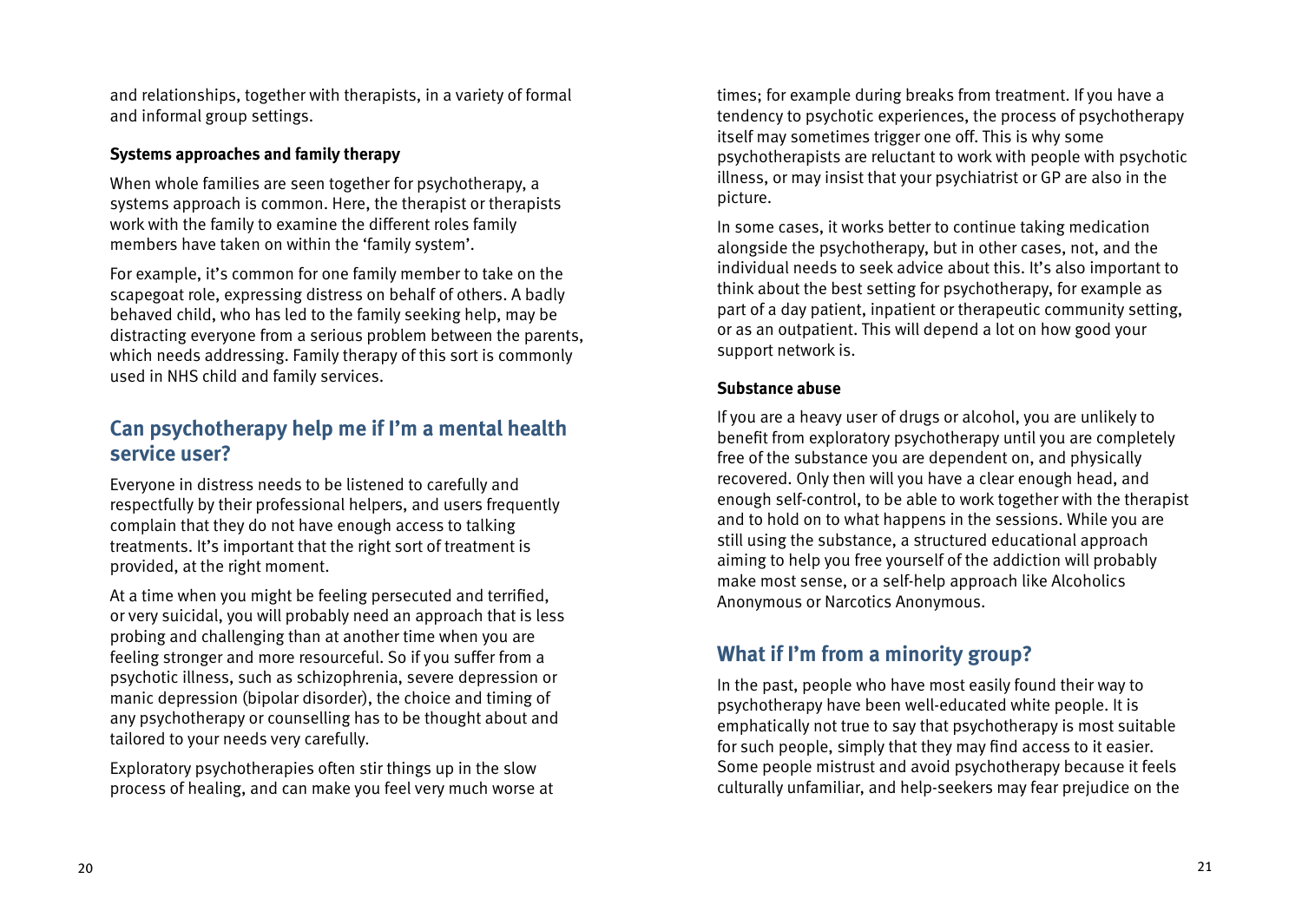grounds of their sexual orientation or ethnicity. Such fears are mostly unfounded, and NHS psychotherapy departments, for example, actively encourage diversity in referrals.

Good psychotherapy is characterised by its thoroughgoing attempt to understand and make sense of the other's experience, and good psychotherapists are people with openness and curiosity to explore the experience of others very different from themselves. It's also vital that psychotherapists should not blame or jump to conclusions, or dictate the way someone should live. Some people feel strongly that only lesbians can really help other lesbians, and only a Black therapist can really understand another Black person's experience, or a woman another woman's.

Others argue that this risks an artificial avoidance of conflict in the therapy, and that it might make more sense for both therapist and patient to struggle with difference within the therapy room.

It's important that this debate continues, but good therapists try to treat every new therapeutic encounter as an encounter with a completely unknown other person. Some therapy organisations do exist specifically for certain minority groups. Above all, it's important that any person with worries about being in a minority group has a chance to explore these complex issues with whatever psychotherapist they are seeing.

### **How do I know which sort is right for me?**

Ideally, you should have a thorough assessment from an experienced psychotherapist who knows about the different approaches and can advise you, or help you to choose. In practice, the way people reach different sorts of therapy is more haphazard than this, depending on whom they first talk to and what is available locally. Also, how much is needed, and at what depth, may only become clear over time.

Brenda's GP sent her to the practice counsellor, for six sessions of bereavement counselling, when she seemed unable to recover from her depression over the death of her mother, four years previously. Once she started talking, Brenda found that she was far angrier with her mother than she had realised, and had never really forgiven her for all the times her mother had left her with relatives as a child, while pursuing her career. It struck her, for the first time, how her long-term grievances with a female manager at work might be linked to this.

Although things made more sense after the six sessions, she still felt stuck. The counsellor referred her on to the local psychoanalytic psychotherapy service. She waited nearly a year for treatment, but then saw a therapist, once weekly, for 18 months, which finally enabled her to let go of some of her grievances, past and present, have some frank and helpful discussion with her boss, and start enjoying her work again.

Where the immediate, surface problem is a disabling behaviour, such as constantly checking things, washing your hands, or making yourself vomit, a behavioural approach, at least to start with, will make most sense, because it deals with the symptoms that are filling your whole life. This might be all that is wanted or needed, or later you might want to work in a more exploratory way, to try to understand the fears that have been generating and driving your symptom.

Sometimes, people very much want to know more about what is underneath. They can bear to find out things they don't like about themselves, and things that worry and upset them to remember about their lives and families. They welcome, or at least don't mind too much, having their private mental space shared by the therapist. Other people much prefer a more practical, limited approach, restricted to working together with the therapist on changing their surface symptoms and behaviour. So the choice of approach depends both on what is wrong and on what the person wants. Sometimes it takes some time to work this out.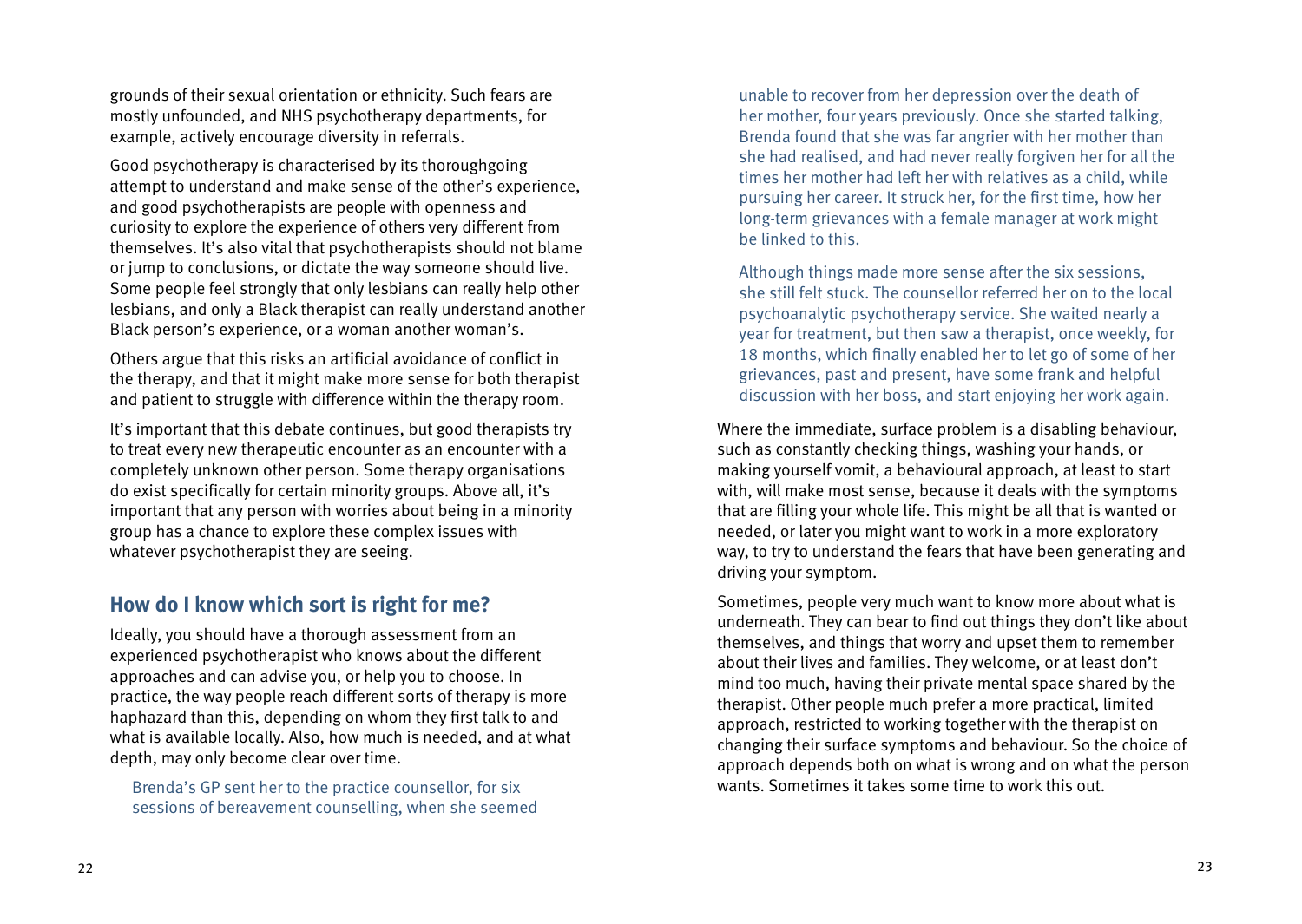# **What if I think something's wrong with my psychotherapy?**

Your psychotherapist will be an important figure in your life, and you will have strong feelings about him or her, at times positive and at times negative. He or she will grow to know a lot about you, while you come to know little or nothing about them. This onesidedness is part of the ordinary course of psychotherapy, but it does require the therapist to have skill and integrity, so that they do not abuse their powerful and responsible position in any way.

The uneven power relationship makes it very important that therapists have thorough and prolonged training and continuing professional development, especially in the form of opportunities to discuss their cases (in an unidentifiable form) with colleagues. They will, hopefully, also belong to an organisation with strict professional and ethical codes and a proper complaints procedure. However, because they aren't, as yet, required to do so by law, you should take great care when choosing a psychotherapist. Even if the therapist does belong to a reputable organisation listed on the BPC or UKCP registers, misconduct will, sadly, occur from time to time, as it does in any profession. Some psychotherapists are simply not very good. A small minority will behave unethically, and may take advantage of patients, sexually or in other ways. The first person to talk to about any complaint is the therapist him or herself. This may prompt a useful piece of work together, leading to a resolution. But, if you are not satisfied with the way your therapist is handling your worries, you should talk to someone else, for instance a friend.

You can also consider approaching the therapist's registering body, for example the BPC or the UKCP, who will explain to you how their complaints procedure works. There is also a body called Witness Against Abuse by Health & Care Workers (formerly POPAN), which was set up to help in situations like this.

PALS (Patient Advice and Liaison Services) provide confidential

assistance in resolving problems and concerns involving NHS professionals. Phone your local clinic, GP surgery, health centre or hospital and ask for details of the PALS. Your local HealthWatch (www.healthwatch.co.uk) can support you if you are making a complaint about the NHS. To get in touch, contact your local PALS or phone NHS Direct (www.nhsdirect.nhs.uk).

# **Is there evidence that psychotherapy really works?**

Lots of research has now been done, which shows that, generally speaking, psychotherapy carried out by skilled therapists is effective for many people with many sorts of problems. Longerterm treatment has been shown to have an advantage over brief treatment. Research projects based on large surveys of consumers have come out with very positive results in favour of psychotherapy, and the demand for it often outstrips the supply. The book by Milton, Polmear and Fabricius on the reading list below has a chapter on the complex topic of research, including research on whether, and if so how, psychotherapy works.

### **References**

Introduction to psychotherapy A. Bateman, D. Brown, J. Pedder (Routledge. 2000)

Handbook of individual therapy (4th ed) ed. W. Dryden (Sage 2002)

A short introduction to psychoanalysis J. Milton, C. Polmear, J. Fabricius (Sage 2004)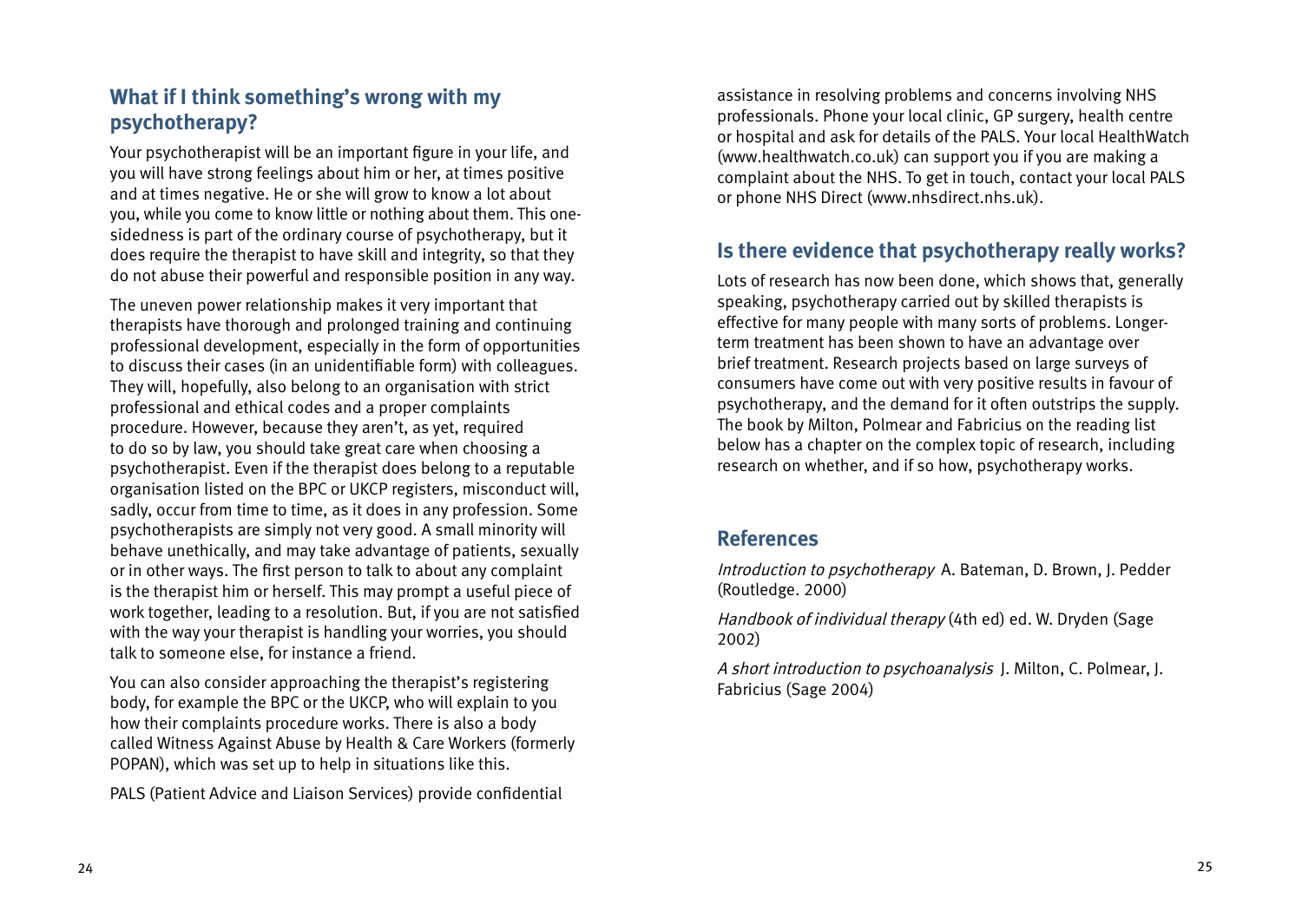# **Useful organisations**

#### **Mind**

15–19 Broadway, London E15 4BQ tel. 020 8519 2122, fax 020 8522 1725 email: contact@mind.org.uk

Mind Cymru: 3rd Floor, Quebec House, Castlebridge, 5–19 Cowbridge Road East, Cardiff CF11 9AB tel. 029 2039 5123, fax 029 2034 6585

Mind is the leading mental health organisation in England and Wales, providing a unique range of services through its local associations, to enable people with experience of mental distress to have a better quality of life. For more information about any mental health issues, including details of your nearest local Mind association, contact the Mind website: www.mind.org.uk or MindinfoLine on 0845 766 0163.

### **British Psychoanalytic Council (BPC)**

Suite 7, 19-23 Wedmore Street, London N19 4RU tel. 020 7561 9240, fax: 020 7561 9005 email: mail@psychoanalytic-council.org web: www.psychoanalytic-council.org

The BPC is the UK umbrella organisation for psychoanalytic and psychodynamic psychotherapists, including psychoanalysts, Jungian analysts, and child psychotherapists. It maintains a register of qualified members and operates a complaints procedure to safeguard the public.

### **British Association for Behavioural and Cognitive Psychotherapies (BABCP)**

Victoria Buildings, 9–13 Silver Street, Bury BL9 0EU tel. 0161 797 4484, fax 0161 797 2670, email: babcp@babcp.com web: www.babcp.org.uk

The BABCP is a multi-disciplinary interest group for people involved in the practice and theory of behavioural and cognitive psychotherapy.

#### **British Association for Counselling and Psychotherapy (BACP)**

BACP House, 15 St John's Business Park, Lutterworth, Leicestershire LE17 4HB tel. 0870 443 5252 , fax 0870 443 5161 email: bacp@bacp.co.uk web: www.bacp.co.uk

The BACP is the largest and broadest body within the psychotherapy sector, with counsellors and psychotherapists of many different orientations on its register.

### **British Psychological Society (BPS)**

St Andrews House, 48 Princess Road East, Leicester LE1 7DR tel. 0116 254 9568, fax: 0116 227 1314 email: enquiry@bps.org.uk web: www.bps.org.uk

The British Psychological Society is the representative body for psychology and psychologists in the UK.

#### **Alcoholics Anonymous**

PO Box 1, 10 Toft Green, York YO1 7NJ tel. 01904 644 026, helpline: 0845 769 7555 web: www.alcoholics-anonymous.org.uk

National network for anyone who thinks they may have a drinking problem. Look for Alcoholics Anonymous in any telephone directory.

#### **Narcotics Anonymous**

202 City Road, London EC1V 2PH helpline: 020 7730 0009 or 0845 FREEDOM (0845 373 3366) tel. 020 7251 4007, fax: 020 7251 4006 email: ukso@ukna.org or nahelpline@ukna.org web: www.ukna.org

For those who think they may have a drug problem.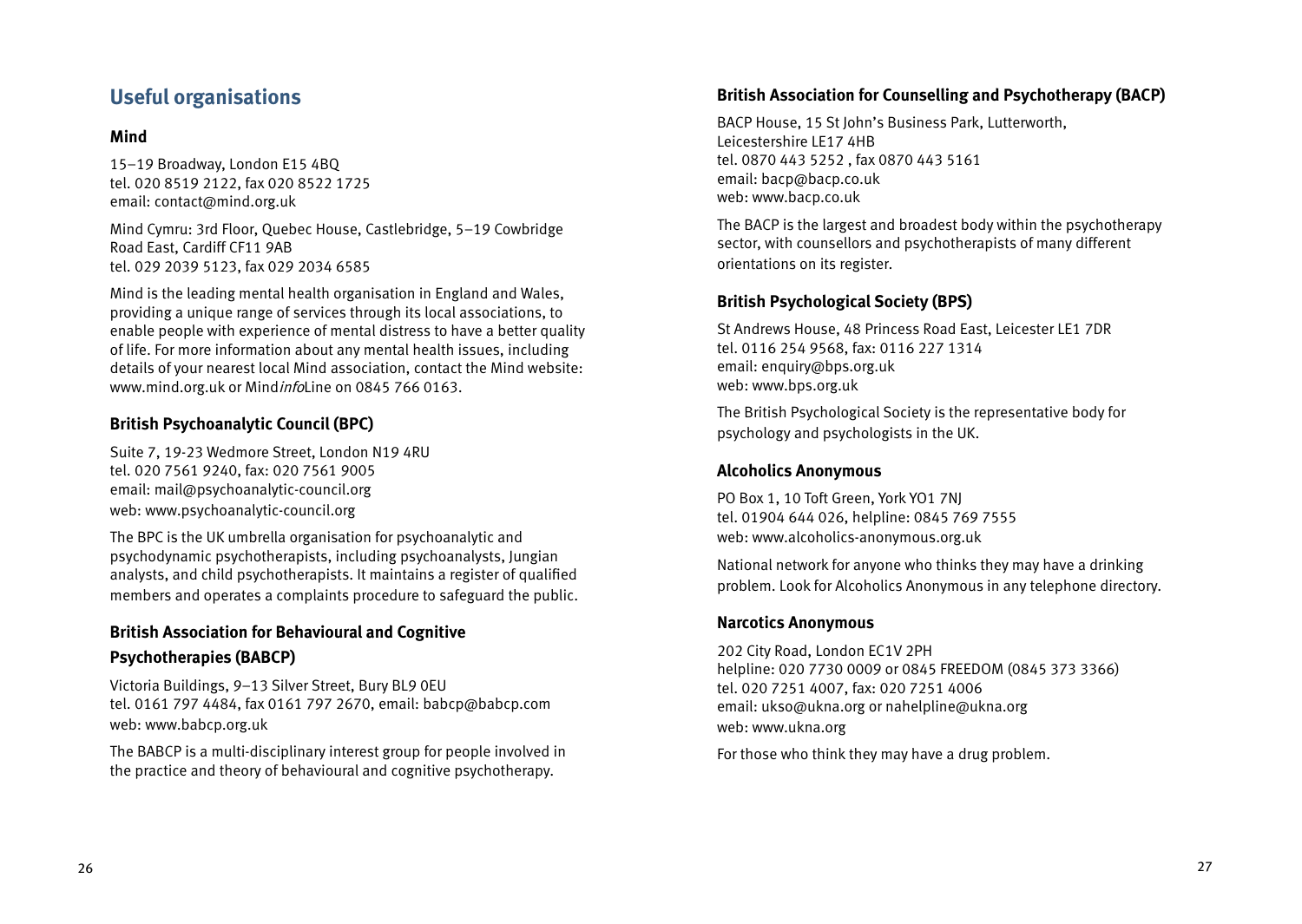#### **NHS Direct**

NHS Direct offers 24-hour medical advice via its telephone service, website and digital TV service.

tel. 0845 4647, web: www.nhsdirect.nhs.uk

#### **Tavistock and Portman NHS Foundation Trust**

120 Belsize Lane, London NW3 5BA tel. 020 7435 7111, web: www.tavi-port.org

An NHS centre providing assessment and psychotherapy to adults, children and families. Also runs courses and trainings for professionals.

#### **United Kingdom Council for Psychotherapy (UKCP)**

2nd Floor, Edward House, 2 Wakley Street, London EC1V 7LT tel. 020 7436 3002, fax: 020 7436 3013 email: info@psychotherapy.org.uk web: www.psychotherapy.org.uk

Umbrella organisation for psychotherapy in UK. Regional lists of psychotherapists are available free.

#### **WITNESS Against Abuse (formerly POPAN)**

32–36 Loman Street, London SE1 0EE Helpline 08454 500 300 email: info@witnessagainstabuse.org.uk web: www.witnessagainstabuse.org.uk

Helps people who have been abused by health or social care professionals and works towards preventing future abuse.

## **The British Psychoanalytic Council**

The British Psychoanalytic Council is an association of member organisations that are training institutions, professional associations and accrediting bodies, which have their roots in psychoanalysis and analytical psychology. They bring together approximately 1450 psychoanalytic and psychodynamic psychotherapists and counsellors (including psychoanalysts, Jungian analysts, couple and child psychotherapists) who as individuals become registrants with the Council.

Our registrants work across the public, voluntary and private practice sectors; many are senior clinicians in the core mental health professions and make important contributions to research in this field.

The purpose of the Council is to promote the maintenance of appropriate standards in the selection, training, practice and the professional conduct of psychoanalytic psychotherapists. In order to be admitted to membership, organisations must meet the standards required by the Council. All psychoanalytic psychotherapists registered with the Council adhere to a strict ethical code and can therefore be depended upon to offer total confidentiality, accountability and very importantly, a safe and secure environment in which to address their patient's needs.

The individual organisations that train psychotherapists have always been self-regulating. Over the last twenty years, however, there has been an increase in the number of institutions and range of psychotherapies on offer to the public. The British Psychoanalytic Council is one of a number of bodies which exist to protect the interests of the public by promoting standards in the selection, training, professional association and conduct of psychotherapists. It is the primary body for psychoanalytic psychotherapy.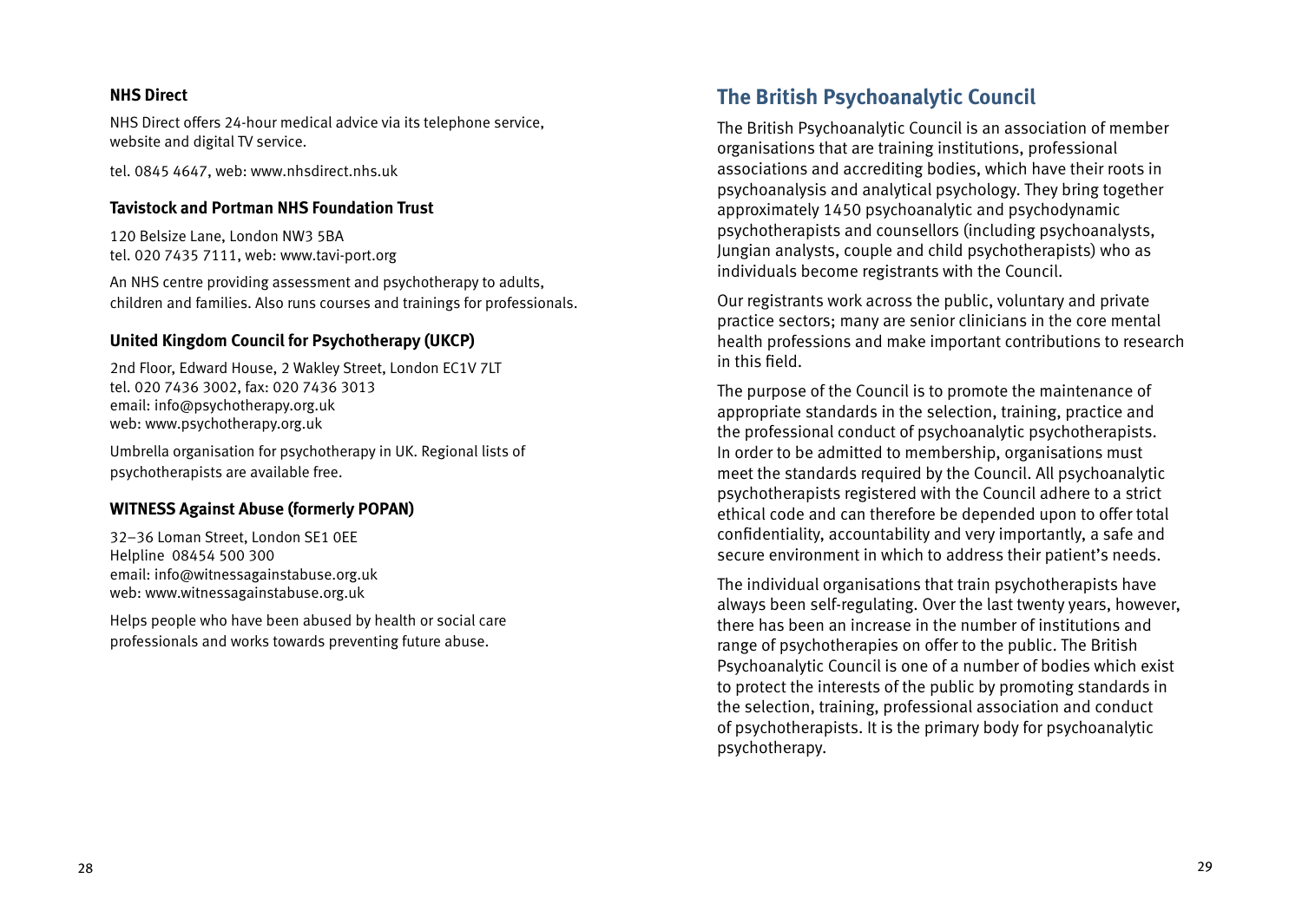#### **For a catalogue of publications from Mind**, send an A4 SAE to:

Mind Publications 15–19 Broadway London E15 4BQ

tel. 0844 448 4448 fax: 020 8534 6399 email: publications@mind.org.uk

This booklet was written by Jane Milton © Mind 2004 ISBN 1-903567-55-6

No reproduction without permission

Originally published in 2007 by the British Psychoanalytic Council and Mind

Updated 2014

#### **Member Institutes of the British Psychoanalytic Council**

**Association for Psychodynamic Practice and Counselling in Organisational Settings** appcios.com

**Association of Medical Psychodynamic Psychotherapsts** www.psychoanalytic-council.org/AMPP

**Association of Psychodynamic Counsellors** www.psychoanalytic-council.org/APC

**British Psychoanalytic Association** www.psychoanalysis-bpa.org

**British Psychoanalytical Society and The Institute of Psychoanalysis** www.psychoanalysis.org.uk

**British Psychotherapy Foundation** www.britishpsychotherapyfoundation.org.uk

**British Society of Couple Psychotherapists and Counsellors** www.bscpc-new.com

**Foundation for Psychotherapy and Counselling** www.thefpc.org.uk

**North of England Association of Psychoanalytic Psychotherapists** 0191 282 4547 or neappsych@gmail.com

**Northern Ireland Association for the Study of Psychoanalysis** www.niasp.co.uk

**Severnside Institute for Psychotherapy** www.sipsychotherapy.org

**Society of Analytical Psychology** www.thesap.org.uk

**Scottish Association of Psychoanalytical Psychotherapists** www.hdscotland.org.uk/#!psychoanalytic-psychotherapy/c183p

**Tavistock and Portman NHS Foundation Trust** www.tavi-port.org

**The Association of Child Psychotherapists** www.childpsychotherapy.org.uk Not a member institute but a highly recommended partner organisation.